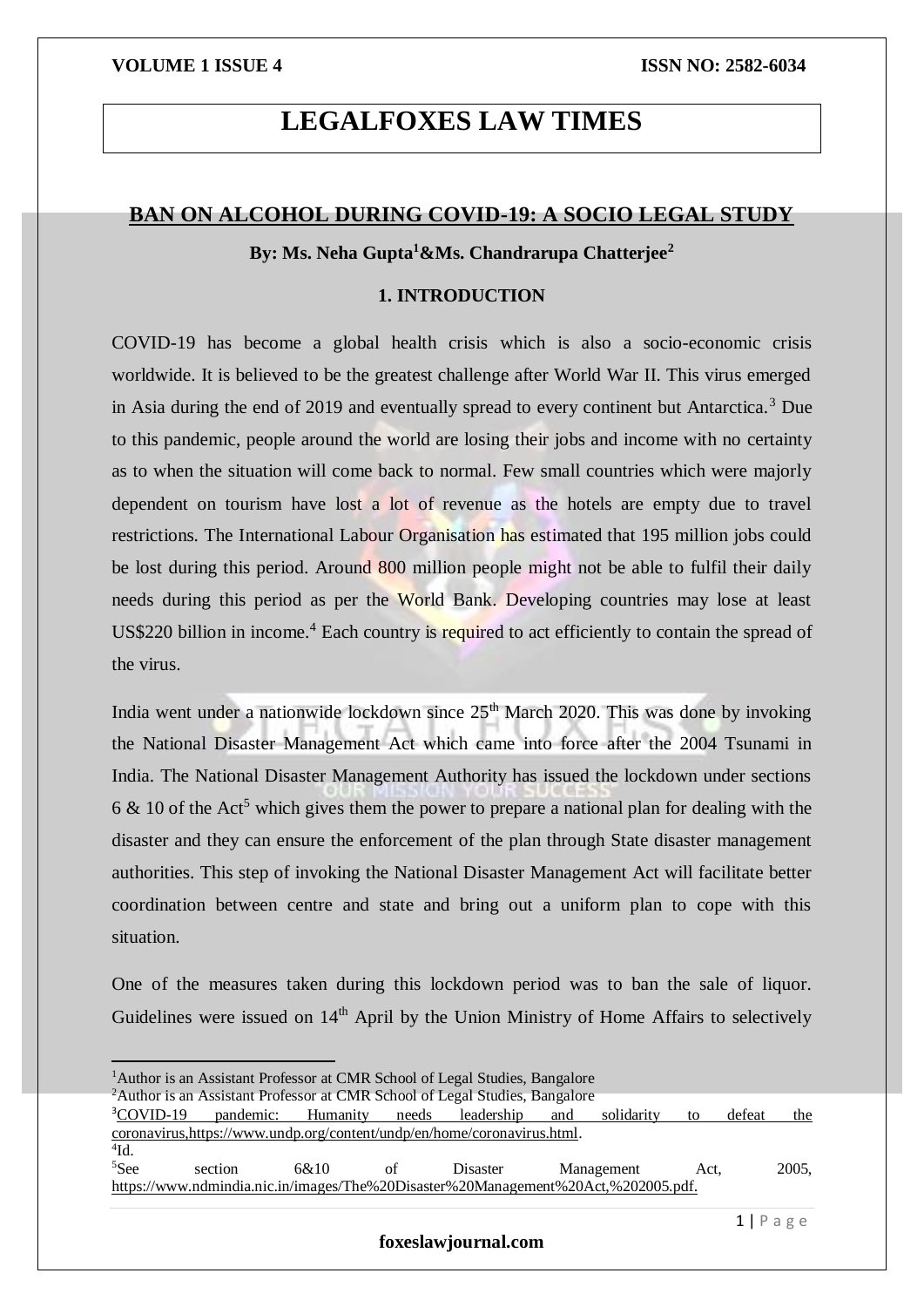$\overline{a}$ 

ease the lockdown but the ban on the sale of liquor continued in the Nation. As per a report of the WHO (World Health Organisation), published in 2018, around 2.6 lakh people die in India due to excessive alcohol consumption.<sup>6</sup>

Alcohol is generally considered to have harmful effects on the health of an individual and it is estimated to cause 3 million deaths worldwide in a year.<sup>7</sup> The people were misinformed and had a belief that consuming high strength alcohol would help kill the COVID-19 virus, to which WHO had prepared a factsheet and warned people that consuming alcohol will not be beneficial to fight the virus rather it would take down the immunity. Moreover consuming ethanol which may be adulterated with methanol can cause grave health issues and in some cases can even lead to death. Alcohol is responsible for breaking the immune system of the individual and making them more susceptible to the COVID-19 virus.

With the implementation of the nationwide lockdown due to COVID-19, the shutters were pulled down for the liquor shops across the country. In light of the social distancing norms, the liquor shops were shut to avoid long queues and avoid human contact to contain the spread of this virus. But the impact on the government was worse than on the people who just wanted to get drunk and release their stress during this global pandemic. The government earns a huge sum of revenue from the sale of liquor and during the 40 days long lockdown, the government had lost a lot of revenue which is estimated to be around 27,178 crores.<sup>8</sup> After the 40 days long lockdown the government reframed the rules and opened up the government liquor shops, only to witness a huge number of people crowding outside the liquor shops completely defying the social distancing norms. During the lockdown, there was the illegal sale of booze by the alcohol suppliers in the village and suburban areas as they found it difficult to make such illegal supplies in the heart of the city, in presence of a good number of police personnel. People who had grave withdrawal symptoms, developed due to the non-consumption of liquor travelled to these areas to get their supplies at prices which were way above the actual prices. Booze which was sold for Rs. 90 for a quarter before this

 $6$ Omkar Khandekar, Is an alcohol ban necessary during lockdown? (24<sup>th</sup> April 2020, 5:26 PM) [https://www.livemint.com/mint-lounge/features/is-an-alcohol-ban-necessary-during-the-lockdown-](https://www.livemint.com/mint-lounge/features/is-an-alcohol-ban-necessary-during-the-lockdown-11587726286324.html)[11587726286324.html.](https://www.livemint.com/mint-lounge/features/is-an-alcohol-ban-necessary-during-the-lockdown-11587726286324.html)

<sup>&</sup>lt;sup>7</sup>Alcohol does not protect against COVID-19; access should be restricted during lockdown( $14<sup>th</sup>$  April 2020) [https://www.euro.who.int/en/health-topics/disease-prevention/alcohol-use/news/news/2020/04/alcohol-does-not](https://www.euro.who.int/en/health-topics/disease-prevention/alcohol-use/news/news/2020/04/alcohol-does-not-protect-against-covid-19-access-should-be-restricted-during-lockdown)[protect-against-covid-19-access-should-be-restricted-during-lockdown.](https://www.euro.who.int/en/health-topics/disease-prevention/alcohol-use/news/news/2020/04/alcohol-does-not-protect-against-covid-19-access-should-be-restricted-during-lockdown)

<sup>&</sup>lt;sup>8</sup>IANS, Booze ban during lockdown cost states Rs 24,000 crore in 36 days, Onmanorama (April 29, 2020 09:02 PM), [https://www.onmanorama.com/news/nation/2020/04/29/liquor-ban-coronavirus-lockdown-cost](https://www.onmanorama.com/news/nation/2020/04/29/liquor-ban-coronavirus-lockdown-cost-states.html)[states.html.](https://www.onmanorama.com/news/nation/2020/04/29/liquor-ban-coronavirus-lockdown-cost-states.html)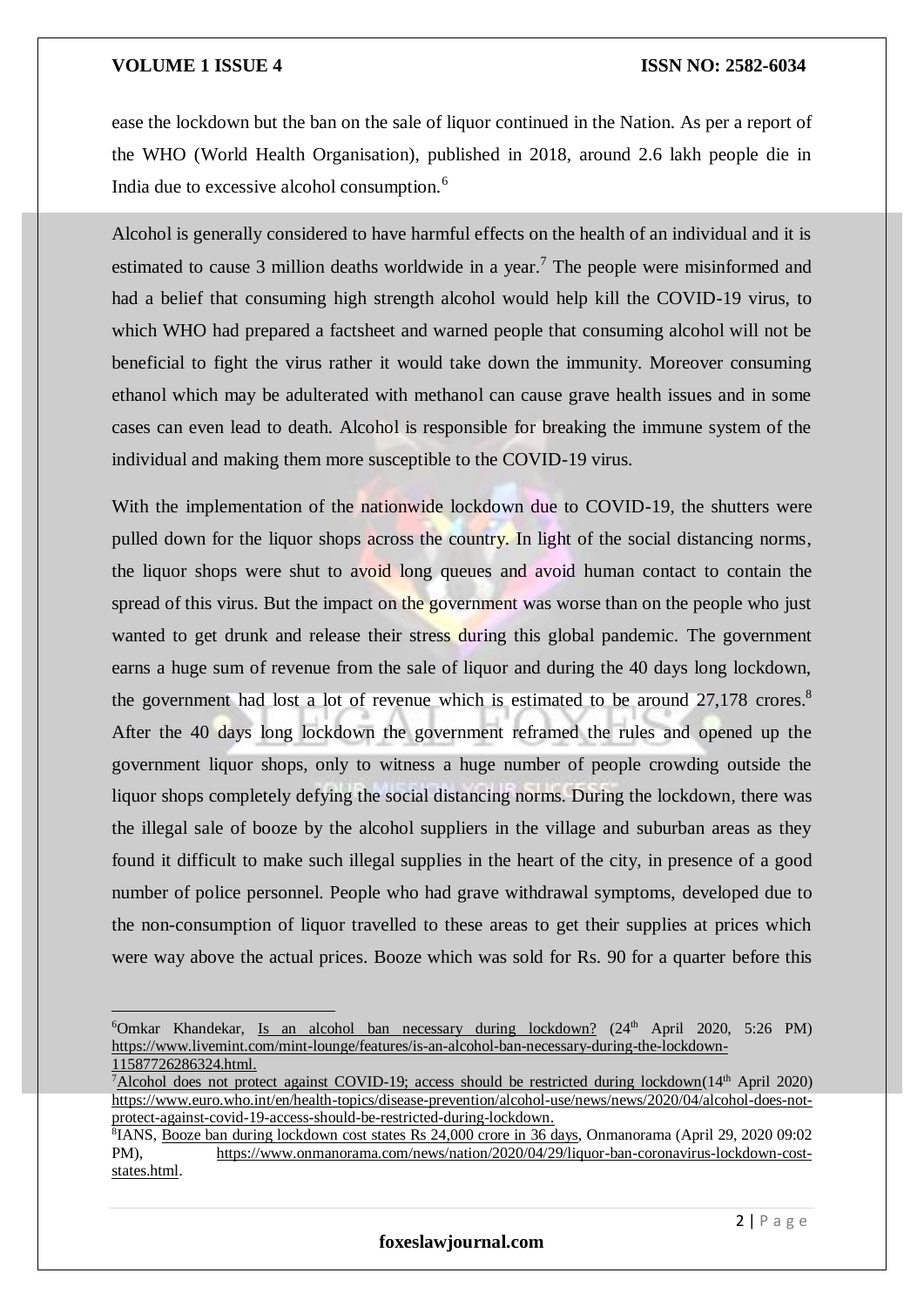<u>.</u>

ban was sold illegally for Rs. 200 during this lockdown period.<sup>9</sup> Within seven days of lockdown and liquor ban, Kerala witnessed 7 suicides due to depression as they were unable to buy alcohol, whereas the virus caused only one casualty in the state during the said period.<sup>10</sup>

There have been a lot of talks and discussions going around as to whether this ban was beneficial in this situation or not.In this article, researchers have tried to consolidate the impact of alcohol ban on the people and the states and also try to suggest some measures which could be beneficial for both in this context.

## **2. IMPACT OF THE ALCOHOL BAN**

On 24th March our PM Narendra Modi announced nationwide lockdown to safeguard people against coronavirus. Thereafter guidelines were released banning liquor sales by Ministry Of Health Affairs invoking National Disaster Management Act of 2005. The reason for the ban came from the reports of the World Health Organisation gathered from Economic Times. The WHO's report intimated that the consumption of alcoholreduces immunity. World Health Organisation's regional office in Europe on 14<sup>th</sup> April noted that the consumption of alcohol is linked with many communicable and non-communicable diseases and also mental disorders making a person more prone to COVID-19.<sup>11</sup> Generally, alcohol is harmful to health and the harmful effects on the personal life are also well known to increase the risk of violence, be it partner violence, and can lead to alcohol poisoning at times.

The harmful effects of alcohol consumption were detailed in an advisory issued by MHA titled "Minding our minds". The document read "The use of tobacco/alcohol/other drugs to cope with emotions or boredom can worsen physical and mental health, and reduce

<sup>9</sup>K Shiva Kumar, Illegal booze agents make a killing, people line up for Neera in Mysuru amid COVID-19 lockdown, The New Indian Express (03rd April 2020 12:08 PM), [https://www.newindianexpress.com/states/karnataka/2020/apr/03/illegal-booze-agents-make-a-killing-people](https://www.newindianexpress.com/states/karnataka/2020/apr/03/illegal-booze-agents-make-a-killing-people-line-up-for-neera-in-mysuru-amid-covid-19-lockdown-2125212.html)[line-up-for-neera-in-mysuru-amid-covid-19-lockdown-2125212.html.](https://www.newindianexpress.com/states/karnataka/2020/apr/03/illegal-booze-agents-make-a-killing-people-line-up-for-neera-in-mysuru-amid-covid-19-lockdown-2125212.html)

<sup>&</sup>lt;sup>10</sup>Nidheesh M.K., In God's own country, 1 died of Covid-19 but 7 commit suicide after alcohol ban, live mint (29 Mar 2020, 05:38 PM) , [https://www.livemint.com/news/india/in-god-s-own-country-1-died-of-covid-19-but-](https://www.livemint.com/news/india/in-god-s-own-country-1-died-of-covid-19-but-7-commit-suicide-after-alcohol-ban-11585483376504.html)[7-commit-suicide-after-alcohol-ban-11585483376504.html.](https://www.livemint.com/news/india/in-god-s-own-country-1-died-of-covid-19-but-7-commit-suicide-after-alcohol-ban-11585483376504.html)

<sup>&</sup>lt;sup>11</sup> Shalini Ojha, Why government banned alcohol sale during the 40-day lockdown?, Newsbytes (April 18, 2020, 5:05 PM), [https://www.newsbytesapp.com/timeline/india/60027/280524/why-indian-government-banned](https://www.newsbytesapp.com/timeline/india/60027/280524/why-indian-government-banned-liqour-sale-during-lockdown)[liqour-sale-during-lockdown.](https://www.newsbytesapp.com/timeline/india/60027/280524/why-indian-government-banned-liqour-sale-during-lockdown)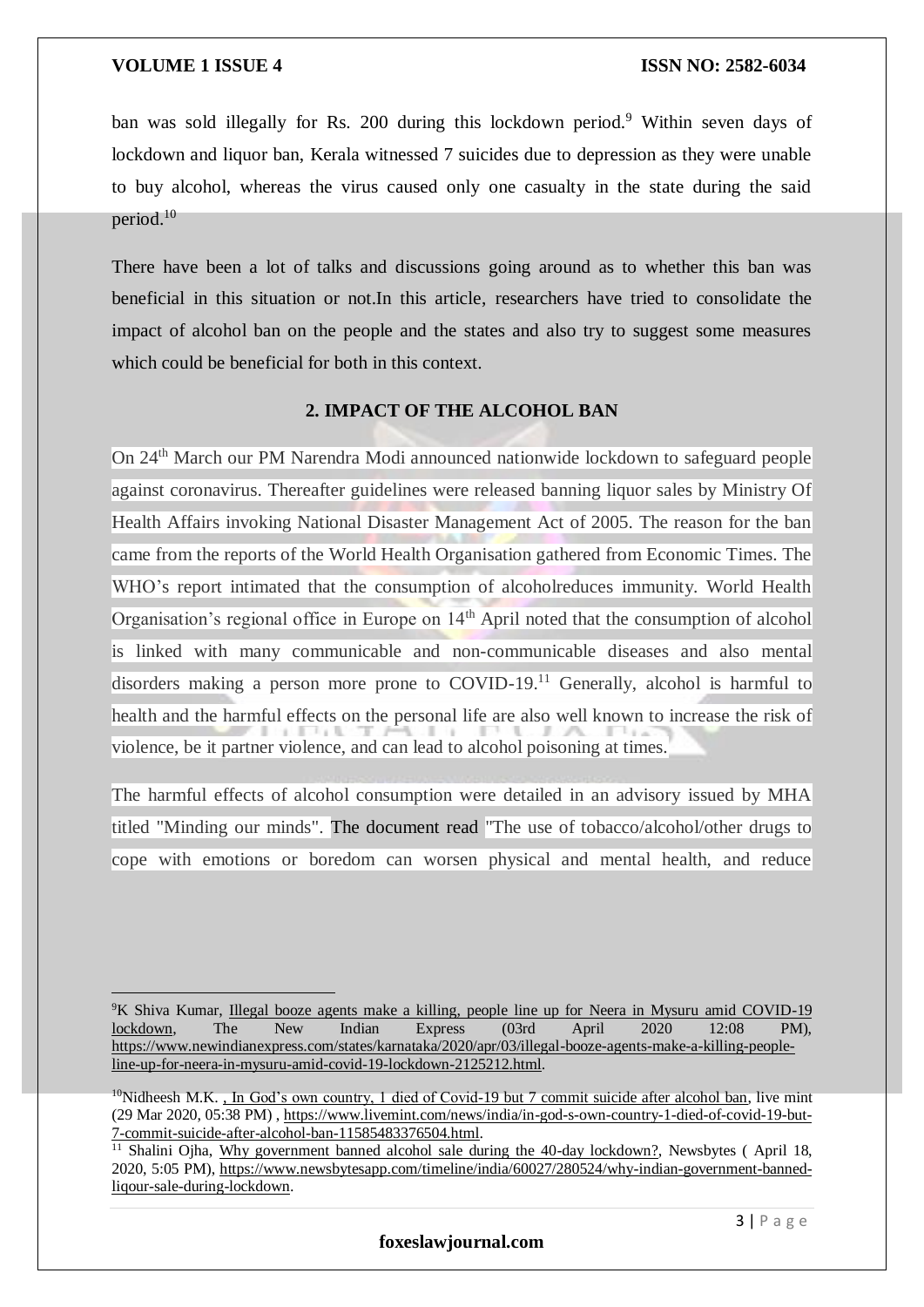<u>.</u>

immunity. People who already have a substance use problem may require professional help, especially when they feel low or are stressed,". $^{12}$ 

Domestic abuse is another reason for such a decision. According to one official, the lockdown has seen the rise in domestic abuse and also alcohol consumption escalates it. The concern of government was that of serpentine queues with no social distancing norms if the wines shops are opened up. Therefore, it seemed appropriate to not allow alcohol shops to open up. This time is difficult for all of us from all over the country and we hear about the spread of such a deadly virus through newspapers, television, family, media and other sources. The decision of lockdown was taken to prevent the spread of corona and to protect ourselves and others. This implies staying home and not moving out except to buy necessities. However, states revenues have been hit dearly during the lockdown period due to this alcohol ban. Some states have started home delivery of the liquor and others asked for the shops to be open for limited hours. But the centre government junked all the requests of the state in this regard.

During the lockdown, alcohol consumption can increase mental health issues, domestic abuse and health vulnerability. Although alcohol is not the only cause of domestic abuse. However, The World Health Organisation says the use of alcohol can reduce self-control and make people less efficient to negotiate the issues in their relationships making alcohol one contributing factor.<sup>13</sup>

COVID-19 cannot be prevented from drinking alcohol, WHO reminded and also asked the government to take up measures to limit alcohol consumption.

A political analyst and a leader of the Swaraj India party also suggested a " National Plan for gradual reduction of India's dependence on alcohol".<sup>14</sup> Bigger states like UP and Maharashtra have been affected by the ban and lost approximately 50-100 crore daily. But the lifting of the ban was not a solution and other ways to earn revenues could be looked upon. Also, it

<sup>&</sup>lt;sup>12</sup>Minding our minds during the COVID-1[9,https://www.mohfw.gov.in/pdf/MindingourmindsduringCoronaeditedat.pdf](https://www.mohfw.gov.in/pdf/MindingourmindsduringCoronaeditedat.pdf)

<sup>&</sup>lt;sup>13</sup>Roli Shrivastava & Kim Harrisberg, Covid-19 lockdown: Will India's move to ease alcohol restrictions fuel domestic abuse?, Scrool.in (May 10, 2020 · 08:30 pm), [https://scroll.in/article/961208/covid-19-lockdown-will](https://scroll.in/article/961208/covid-19-lockdown-will-indias-move-to-ease-alcohol-restrictions-fuel-domestic-abuse)[indias-move-to-ease-alcohol-restrictions-fuel-domestic-abuse.](https://scroll.in/article/961208/covid-19-lockdown-will-indias-move-to-ease-alcohol-restrictions-fuel-domestic-abuse)

<sup>&</sup>lt;sup>14</sup> Yogendra Yadav, Urban India's opposition to alcohol prohibition shows its ostrich-like & elitist attitude, The Print (Dec 4 ,2019, 12:58 PM) , [https://theprint.in/opinion/urban-india-alcohol-prohibition-opposition-shows](https://theprint.in/opinion/urban-india-alcohol-prohibition-opposition-shows-ostrich-like-attitude/330096/)[ostrich-like-attitude/330096/.](https://theprint.in/opinion/urban-india-alcohol-prohibition-opposition-shows-ostrich-like-attitude/330096/)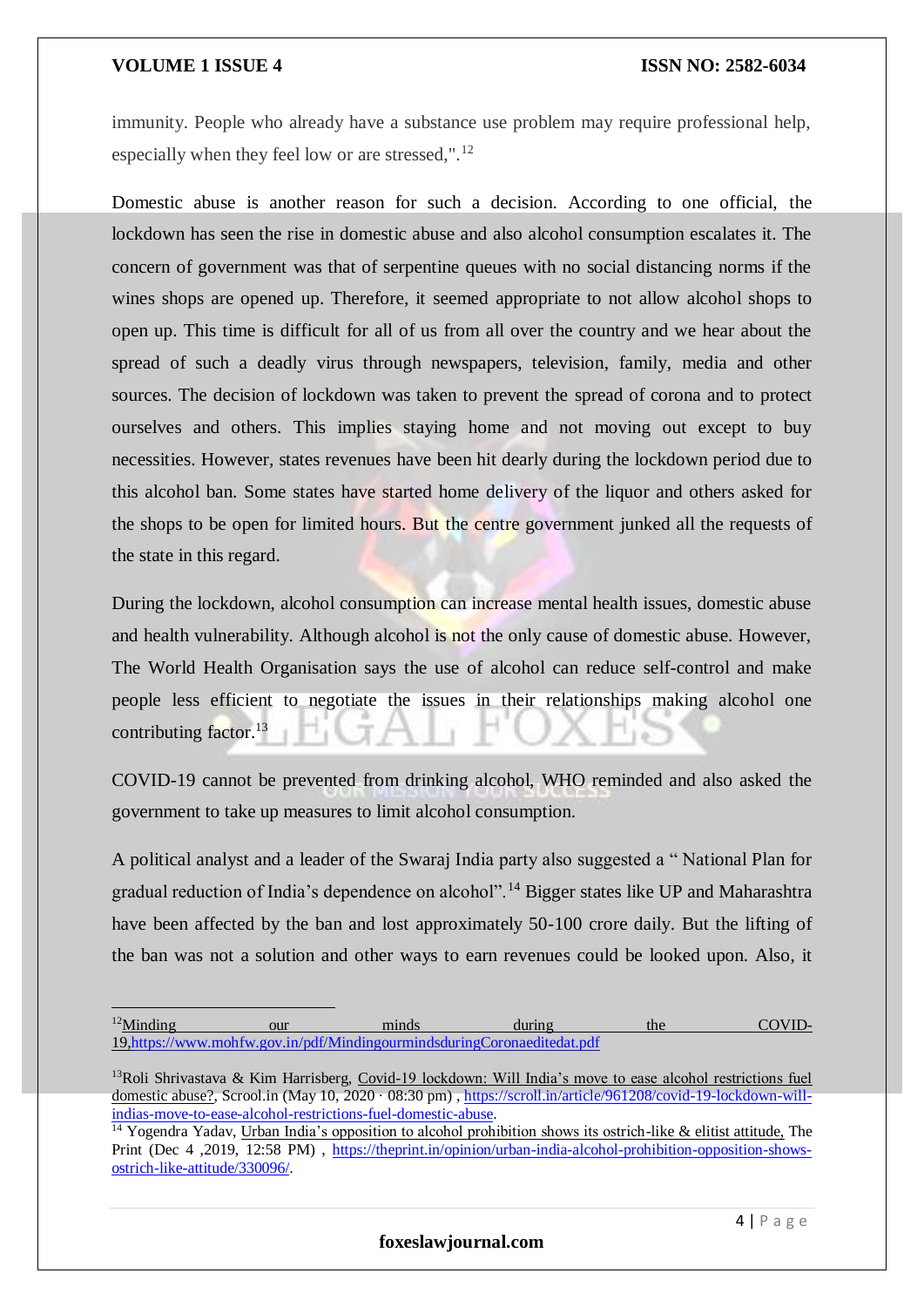was made clear that liquor is not an essential commodity and only essential commodities could be sold during the lockdown.

Another reason forincreased alcohol consumption is its affordability. According to one research it says, beer is economical in middle and lower-income countries as compared to high-income countries making it easily available. Alcohol is anyways not good for health and poses high health risks with mental sickness. Also consuming strong ethanol when it is adulterated with methanol, can result in severe health issues which include death.

Misinformation has created a myth amongst the people that alcohol consumption can kill COVID 19. It does not.<sup>15</sup> Consumption of alcohol is associated with several diseases and mental health disorders making a person more vulnerable to the virus. Moreover, alcohol affects the immune system and increase the risk of infecting with the virus. Hence people should reduce the consumption of alcohol normally and more particularly during the pandemic.

At this time of such pandemic non-availability of alcohol is important. Social distancing cannot be maintained after alcohol consumption as people become more comfortable and tend to lose their shyness. Also, alcohol weakens our immunity system and boosting up immunity is need of an hour.

The Government's intention behind this alcohol ban was indeed good. The government wanted to contain the spread of virus further through human contact as they would all flock together outside the liquor shops to buy alcohol spreading this virus as it is a highly contaminating virus which spreads through human contact. What the government was not prepared for was that many people would lose their lives due to serious withdrawal symptoms due to non-consumption of alcohol and the huge loss of revenue that the government earns through the liquor sale.

As per a report by All India Institute of Medical Sciences (AIIMS), published in 2019, around 160 million people drink liquor in India, amongst whom around 57 million are addicted to alcohol, which means one-third of the people who consume liquor needs medical assistance in alcohol-related problems.<sup>16</sup> People with withdrawal symptoms may experience

1

 $15$ Supra note 5

 $16$ Shikha Sharma, COVID-19 | Why it was a bad idea to regulate sale of alcohol during lockdown, money control (May 10, 2020 10:24 AM), [https://www.moneycontrol.com/news/india/covid-19-why-liquor-beer](https://www.moneycontrol.com/news/india/covid-19-why-liquor-beer-suicide-bad-idea-to-regulate-sale-of-alcohol-revenue-lockdown-5246851.html)[suicide-bad-idea-to-regulate-sale-of-alcohol-revenue-lockdown-5246851.html.](https://www.moneycontrol.com/news/india/covid-19-why-liquor-beer-suicide-bad-idea-to-regulate-sale-of-alcohol-revenue-lockdown-5246851.html)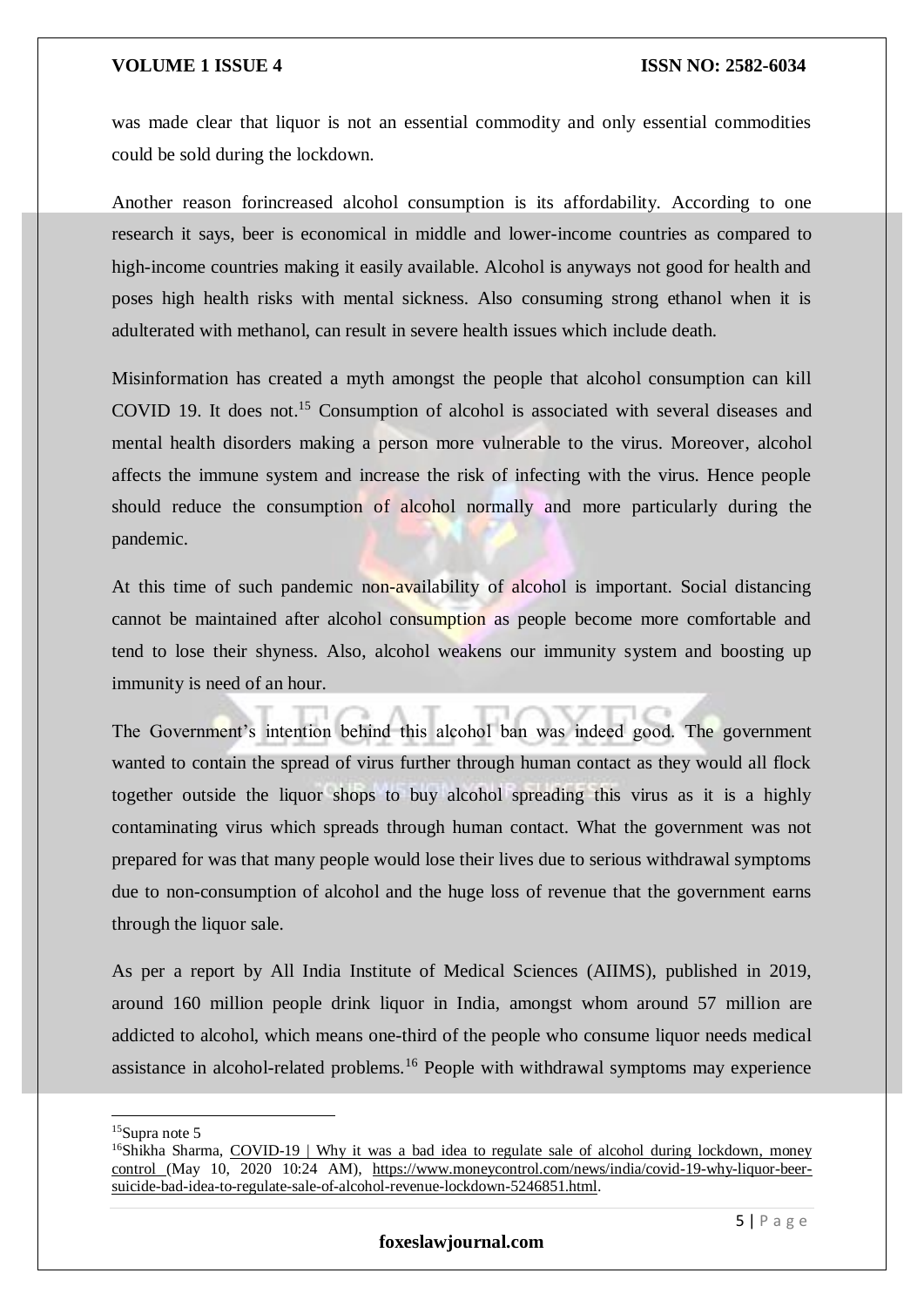anxiety, tremors and seizures and in few cases may even be life-taking. During the very first week of the lockdown, many people committed suicide as they could not cope with their urge to consume alcohol and went into depression and ended their lives. In Kerala there were reports of 7 suicides due to withdrawal symptoms; one suffered cardiac arrest for the same reason and one person was reported to have consumed aftershave to quench his thirst for liquor.<sup>17</sup>In Telangana, around 10 people committed suicide due to the withdrawal symptoms.

The Confederation of Indian Alcoholic Beverages Companies (CIABC) have come forward and pointed out that the liquor ban during the lockdown has resulted in the illicit sale of liquor and spurious liquor is also being sold in the market. This has caused serious health hazards as well and caused law and order problem also. The CIABC Director Vinod Giri said, "alcohol is one of the most important sources of revenue for state governments and by shutting down retail shops, states are depriving themselves of the tax revenues that are so vitally required in fighting the coronavirus pandemic."<sup>18</sup>In Fatehpur district of Uttar Pradesh, 2 people aged 32 years lost their lives due to drinking of inauthentic liquor. In Karnataka, a man disturbed and depressed due to unavailability of alcohol committed suicide by hanging himself.<sup>19</sup> In Assam, due to consumption of Industrial chemical with water, two people lost their lives. The overworked healthcare personnel were flooded with another issue wherein families approached them to address the alcohol-related issues, thus eventually the state government was forced to revisit the guidelines and state like Kerala had propounded a 'parcha' system wherein alcohol could be sold to people with doctor's prescription.

## **3. LEGAL PERSPECTIVE OF THE BAN**

The question that arises here is whether the Central Government can impose a temporary ban on the sale of liquor in the states? Entry 8 of List  $2^{20}$  read with Art 246 of the Constitution<sup>21</sup> mentions that the State has exclusive power to make laws regarding the manufacture, distribution and sale of liquor. The Central Government cannot intervene in the exclusive

<u>.</u>

<sup>&</sup>lt;sup>17</sup>Alex Michael Binoy, Coronavirus lockdown: Does the ban on alcohol sale do more bad or good? (26<sup>th</sup> April 2020), [https://www.sakaltimes.com/opinion-nation/coronavirus-lockdown-does-ban-alcohol-sale-do-more-bad](https://www.sakaltimes.com/opinion-nation/coronavirus-lockdown-does-ban-alcohol-sale-do-more-bad-or-good-49076)[or-good-49076.](https://www.sakaltimes.com/opinion-nation/coronavirus-lockdown-does-ban-alcohol-sale-do-more-bad-or-good-49076)

<sup>&</sup>lt;sup>18</sup>Press Trust Of India, Allow liquor sale; illicit trade burden on exchequer: CIABC to 10 states, Economic Times (April 07, 2020, 16:33 IST) , [https://retail.economictimes.indiatimes.com/news/food](https://retail.economictimes.indiatimes.com/news/food-entertainment/grocery/allow-liquor-sale-illicit-trade-burden-on-exchequer-ciabc-to-10-states/75028189)[entertainment/grocery/allow-liquor-sale-illicit-trade-burden-on-exchequer-ciabc-to-10-states/75028189.](https://retail.economictimes.indiatimes.com/news/food-entertainment/grocery/allow-liquor-sale-illicit-trade-burden-on-exchequer-ciabc-to-10-states/75028189)  $19$ Supra note 5

<sup>&</sup>lt;sup>20</sup>Constitution of India, See Schedule 7, List 2 Entry 8,  $\frac{http://constitutionofindia etal.in/schedule\_7_2/}{$ 

<sup>21</sup>Constitution of India, Article 246,<https://indiankanoon.org/doc/77052/>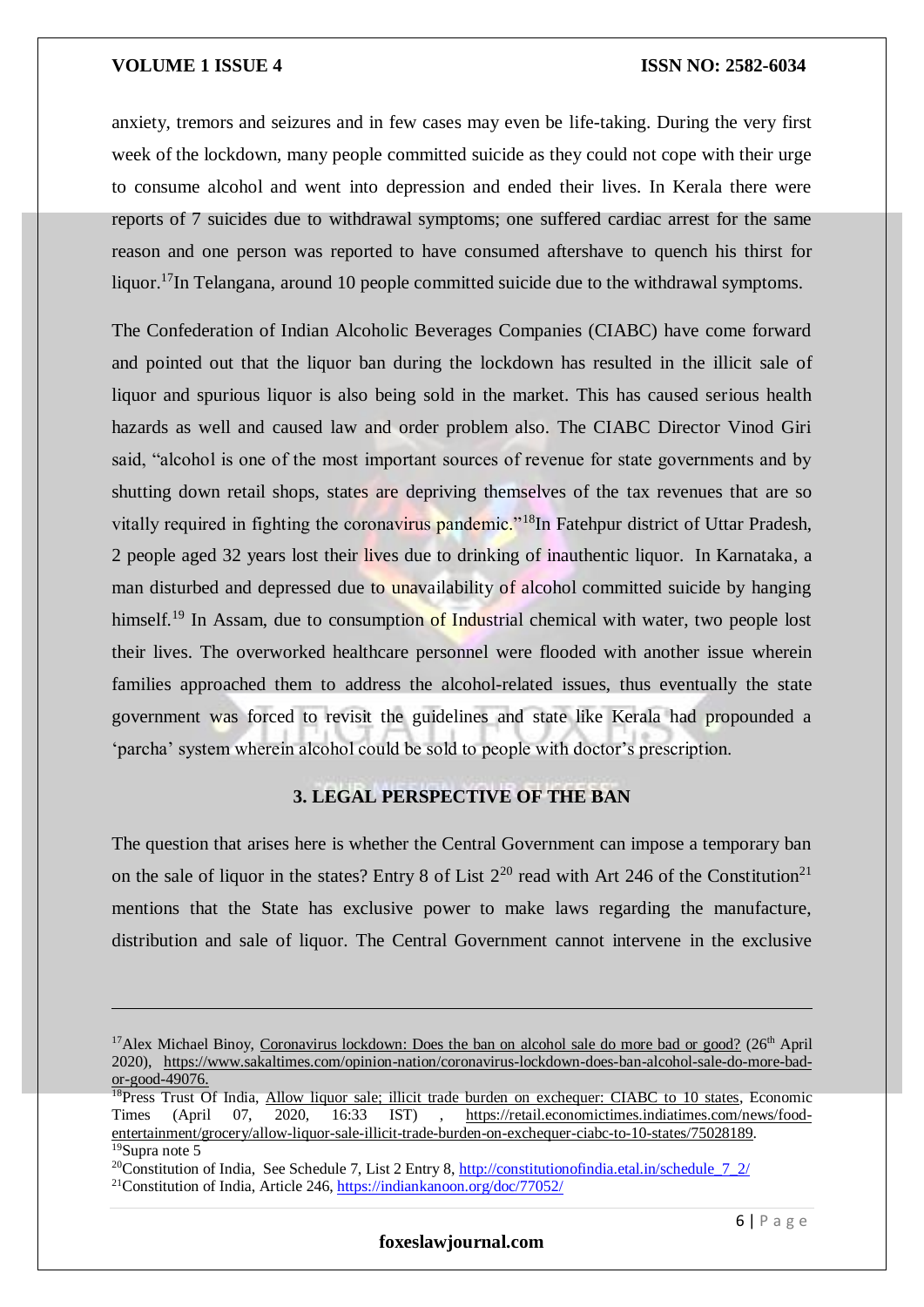domain of the state. Although the Central Government under List 3, Entry  $29^{22}$  has the power to deal with the epidemic and under Entry 97 in List  $1^{23}$  the Parliament has exclusivity in dealing with disasters. The Centre can put a temporary ban on sales if it is shown to be done to deal with the pandemic, but if other essential and non-essential articles are allowed to be delivered, will it be right to prevent the retailers from supplying liquor.

The temporary ban on liquor is notably an executive power exercised under the Disaster Management Act,2005 but before passing such orders it is to be tested onthe grounds of rationality and proportionality test. Even if the suppliers agree to comply with the orders, treating alcohol different from any other non-essential item is arbitrary. Selling, production and manufacture of liquor are in the exclusive jurisdiction of the state and the states shall be given the liberty to decide upon it, moreover, liquor being one of the main sources of revenue, states can improve their state's economy and be ready and steady in fighting the pandemic.

It is argued that the alcohol would aggravate the domestic violence cases during this lockdown but there are varied reasons for domestic violence and not just alcohol. Even after imposition of a temporary ban on liquor the domestic violence cases were at a 10 year high. Within March  $25<sup>th</sup>$  to May 31<sup>st</sup>, 1,1477 domestic violence complaints were received.<sup>24</sup>

# **4. THE WAY AHEAD**

Looking into the problem, our national agenda lacks liquor control policies and as far as liquor policy is concerned it is hard to formulate and imagine such a policy. Complete prohibition is not much effective as it affects not only the revenues of the state but also pave the way for the illegal sale of liquor. Although complete ban brings drinking problem down however it tends to encourage smuggling, liquor mafia and spurious liquor.

Complete prohibition has not proven to be a good decision and for the state, it is a doubleedged sword meaning that the prohibition on alcohol protects people from the harmful effects but on the other hand it also means no revenues or money in the hand of the state. This implies that if a state ignores itsduty to protect people from the effect of alcohol only then

-

<sup>22</sup>Constitution of India, See schedule 7, List 3 Entry 29[,https://www.mea.gov.in/Images/pdf1/S7.pdf](https://www.mea.gov.in/Images/pdf1/S7.pdf)

<sup>&</sup>lt;sup>23</sup> Constitution of India, See schedule 7, List 1 Entry 97, https://www.mea.gov.in/Images/pdf1/S7.pdf

<sup>&</sup>lt;sup>24</sup>Vignesh Radhakrishnan, Domestic violence complaints at a 10-year high during COVID-19 lockdown (24<sup>th</sup>) June,2020 15:24 PM), [https://www.thehindu.com/data/data-domestic-violence-complaints-at-a-10-year-high](https://www.thehindu.com/data/data-domestic-violence-complaints-at-a-10-year-high-during-covid-19-lockdown/article31885001.ece)[during-covid-19-lockdown/article31885001.ece.](https://www.thehindu.com/data/data-domestic-violence-complaints-at-a-10-year-high-during-covid-19-lockdown/article31885001.ece)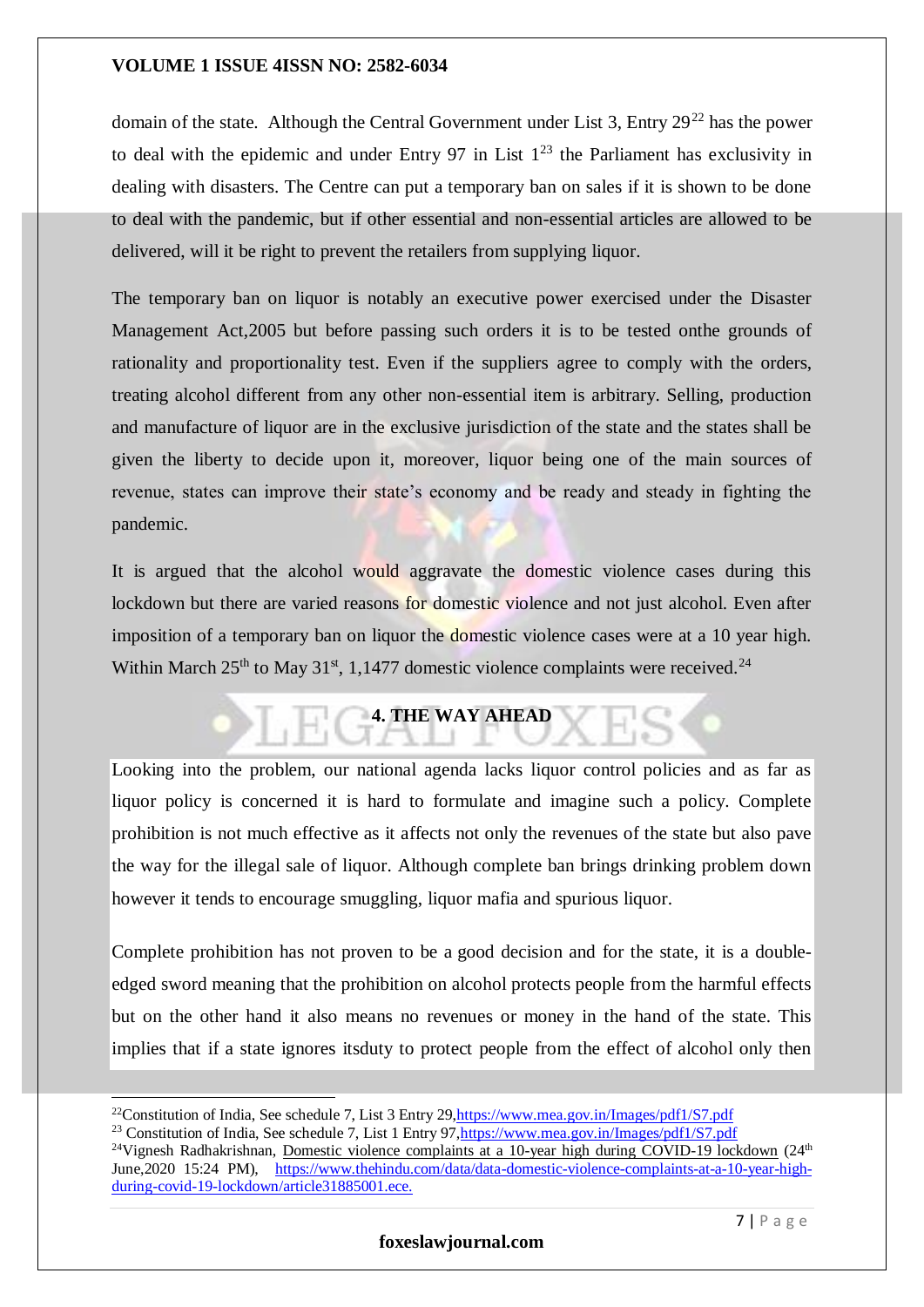### **Volume 1 Issue 4 ISSN NO : 2582-6034**

revenues can shoot up for them but the state must protect its citizens from the effects of alcohol consumption during the pandemic so the revenues of the states have to be compromised. This way the decision for the state is a double-edged sword and a balance between the two is required.

Given the situation created by the liquor ban in our country, Supreme Court said that to avoid the long ques outside the liquor shops and to follow the rules of social distancing, the states can consider online liquor delivery. Although the Supreme court did not pass any order in this regard but suggested to opt for online delivery as a measure to promote social distancing by all the states.<sup>25</sup> States like Punjab, West Bengal and Chattisgarh by far have permitted online delivery of alcohol. One suggestion came from the Karnataka Drunkard Association to provide alcohol to people through rationing.<sup>26</sup>One more aspect of online delivery can be seenwhere if permission fordelivery is given during the lockdown then it will increase access to liquor and due to stress, isolation and lack of work, people will find it easy to drink anytime and there is a high possibility to harmful health effects which could be more dreadful than COVID 19. To avoid such complications, the Government can keep a check on the purchases made by people and a limit could be set to buy alcohol per individual.

Another measure which a state could take is to provide e-tokens for the sale of alcohol. E-token could be provided through any governmental platforms and only in this way people could purchase liquor during the lockdown period. States like Maharashtra has started the system of etokens to avoid crowds and follow social distancing.<sup>27</sup> Moreover, Chattisgarh and Delhi have also brought in the token system which has alcohol sale run by the state-owned corporation. As

<sup>&</sup>lt;sup>25</sup>FE Online, No stay on liquor sale, rules Supreme Court, suggests home delivery to maintain social distancing (May 08, 2020 1:50 PM), [https://www.financialexpress.com/india-news/liquor-sale-lockdown-coronavirus-supreme](https://www.financialexpress.com/india-news/liquor-sale-lockdown-coronavirus-supreme-court-petition-online-order-alcohol-home-delivery-social-distancing-mha-guidelines/1952249/#:~:text=The%20Supreme%20Court%20has%20refused,delivery%20to%20maintain%20social%20distancing.&text=Liquor%20home%20delivery%2C%20Online%20liquor,of%20liquor%20during%20the%20lockdown.)[court-petition-online-order-alcohol-home-delivery-social-distancing-mha](https://www.financialexpress.com/india-news/liquor-sale-lockdown-coronavirus-supreme-court-petition-online-order-alcohol-home-delivery-social-distancing-mha-guidelines/1952249/#:~:text=The%20Supreme%20Court%20has%20refused,delivery%20to%20maintain%20social%20distancing.&text=Liquor%20home%20delivery%2C%20Online%20liquor,of%20liquor%20during%20the%20lockdown.) 

[guidelines/1952249/#:~:text=The%20Supreme%20Court%20has%20refused,delivery%20to%20maintain%20social](https://www.financialexpress.com/india-news/liquor-sale-lockdown-coronavirus-supreme-court-petition-online-order-alcohol-home-delivery-social-distancing-mha-guidelines/1952249/#:~:text=The%20Supreme%20Court%20has%20refused,delivery%20to%20maintain%20social%20distancing.&text=Liquor%20home%20delivery%2C%20Online%20liquor,of%20liquor%20during%20the%20lockdown.) [%20distancing.&text=Liquor%20home%20delivery%2C%20Online%20liquor,of%20liquor%20during%20the%20l](https://www.financialexpress.com/india-news/liquor-sale-lockdown-coronavirus-supreme-court-petition-online-order-alcohol-home-delivery-social-distancing-mha-guidelines/1952249/#:~:text=The%20Supreme%20Court%20has%20refused,delivery%20to%20maintain%20social%20distancing.&text=Liquor%20home%20delivery%2C%20Online%20liquor,of%20liquor%20during%20the%20lockdown.) [ockdown.](https://www.financialexpress.com/india-news/liquor-sale-lockdown-coronavirus-supreme-court-petition-online-order-alcohol-home-delivery-social-distancing-mha-guidelines/1952249/#:~:text=The%20Supreme%20Court%20has%20refused,delivery%20to%20maintain%20social%20distancing.&text=Liquor%20home%20delivery%2C%20Online%20liquor,of%20liquor%20during%20the%20lockdown.)

<sup>&</sup>lt;sup>26</sup>Bangalore Mirror Bureau, 'Drunkards' association wants state to lift liquor ban, Bangalore Mirror (April 28, 2020, 06:00 IST)

[https://bangaloremirror.indiatimes.com/bangalore/others/drunkards-association-wants-state-to-lift-liquor](https://bangaloremirror.indiatimes.com/bangalore/others/drunkards-association-wants-state-to-lift-liquor-ban/articleshow/75417644.cms)  [ban/articleshow/75417644.cms.](https://bangaloremirror.indiatimes.com/bangalore/others/drunkards-association-wants-state-to-lift-liquor-ban/articleshow/75417644.cms)

<sup>&</sup>lt;sup>27</sup>Maharashtra begins e-token system for liquor sale; mulls home delivery of alcohol, India Tv (May 12, 2020 18:19 IST), [https://www.indiatvnews.com/news/india/maharashtra-e-token-system-liquor-home-delivery-apply-online-e](https://www.indiatvnews.com/news/india/maharashtra-e-token-system-liquor-home-delivery-apply-online-e-token-app-alcohol-wine-shops-pune-nashik-616412)[token-app-alcohol-wine-shops-pune-nashik-616412.](https://www.indiatvnews.com/news/india/maharashtra-e-token-system-liquor-home-delivery-apply-online-e-token-app-alcohol-wine-shops-pune-nashik-616412)